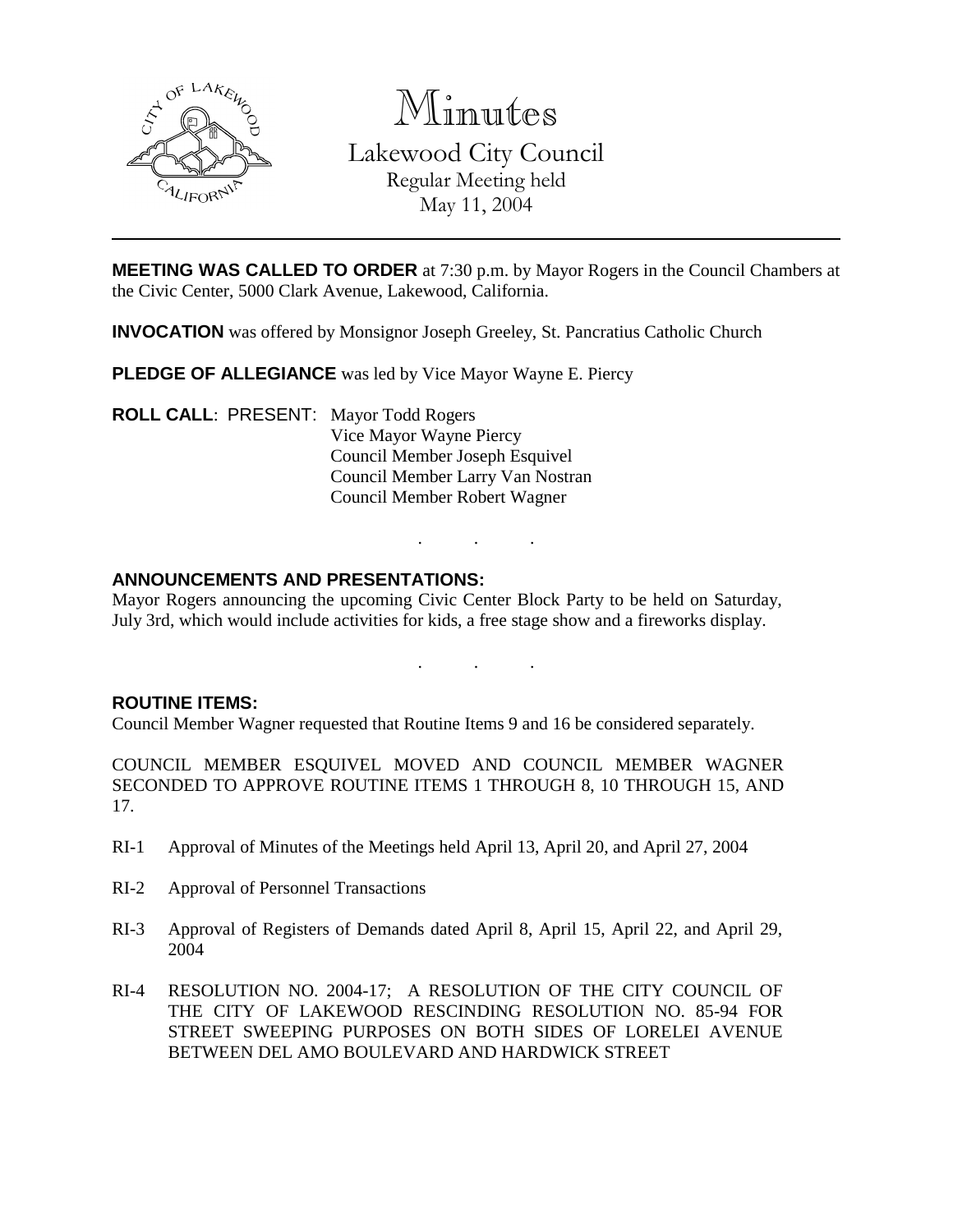#### **ROUTINE ITEMS:** Continued

- RI-5 RESOLUTION NO. 2004-18; A RESOLUTION OF THE CITY COUNCIL OF THE CITY OF LAKEWOOD DIRECTING THE PREPARATION OF A REPORT OF DELINQUENT FEES FOR GARBAGE, WASTE AND REFUSE COLLECTION AND DISPOSAL WITHIN THE CITY OF LAKEWOOD AND SETTING A PUBLIC HEARING THEREON FOR JULY 27, 2004
- RI-6 RESOLUTION NO. 2004-19; A RESOLUTION OF THE CITY COUNCIL OF THE CITY OF LAKEWOOD APPROVING CITY-COUNTY MUNICIPAL LAW ENFORCEMENT SERVICES AGREEMENT EFFECTIVE JULY 1, 2004
- RI-7 Approving Renewal of Grounds Maintenance Agreement for the Sheriff's Station with the County of Los Angeles
- RI-8 Approval of Lease of Water Rights to South Montebello Irrigation District
- RI-10 Approval of Quarterly Schedule of Investments
- RI-11 Approval of Fireworks Display at Lakewood Center Mall on July 3, 2004
- RI-12 Acceptance of Notice of Completion for Public Works Project No. 02-1; Major Street Rehab and Landscape Pioneer, Shawnan
- RI-13 Acceptance of Notice of Completion for Public Works Project No. 03-8, Fuel System Upgrade, Moine Brothers
- RI-14 Acceptance of Notice of Completion for Public Works Project No. 02-7, Electrical Panel Work - Parks & Wells, D & J Foothill Electrical Contractors, Inc.
- RI-15 Approval of Red Zones on South Street at the Lakewood Regional Medical Center RESOLUTION NO. 2004-21; A RESOLUTION OF THE CITY COUNCIL OF THE CITY OF LAKEWOOD ESTABLISHING "NO PARKING" ZONES ON THE SOUTH SIDE OF SOUTH STREET BETWEEN DOWNEY AVENUE AND HAYTER AVENUE WITHIN THE CITY OF LAKEWOOD
- RI-17 Authorization for Juvenile Accountability Incentive Block Grant Funding

UPON ROLL CALL VOTE, THE MOTION WAS APPROVED:

AYES: COUNCIL MEMBERS: Wagner, Esquivel, Piercy, Van Nostran and Rogers NAYS: COUNCIL MEMBERS: None

RI-9 RESOLUTION NO. 2004-20; A RESOLUTION OF THE CITY COUNCIL OF THE CITY OF LAKEWOOD EXPRESSING SUPPORT FOR A NATURAL HAZARD MITIGATION PLAN FOR THE CITY OF LAKEWOOD AND DIRECTING THE PREPARATION OF THE SAME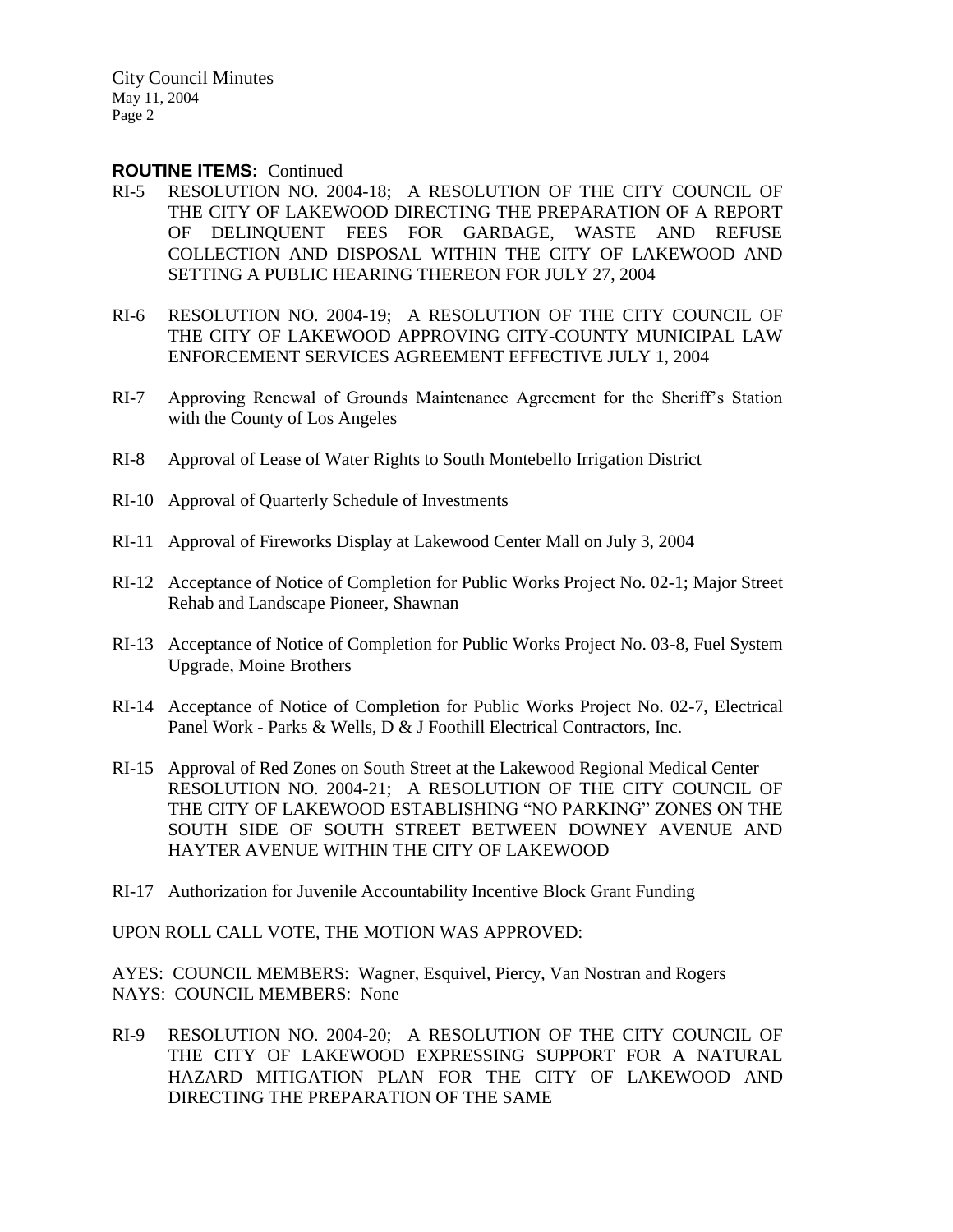### **ROUTINE ITEMS:** Continued

Council Member Wagner noted that the preparation of a Natural Hazard Mitigation Plan was a requirement of the Federal government who, rather than require such a plan just for areas prone to repeated natural disasters, had required everyone to prepare a plan. Meaning expenditures of staff time, money and effort was wasted on areas that were unlikely to ever experience any significant natural disaster. He stated he would support the item since it was mandated by the Federal government.

COUNCIL MEMBER WAGNER MOVED AND COUNCIL MEMBER ESQUIVEL SECONDED TO APPROVE ROUTINE ITEM 9. UPON ROLL CALL VOTE, THE MOTION WAS APPROVED:

AYES: COUNCIL MEMBERS: Wagner, Esquivel, Piercy, Van Nostran and Rogers NAYS: COUNCIL MEMBERS: None

RI-16 RESOLUTION NO. 2004-22; A RESOLUTION OF THE CITY COUNCIL OF THE CITY OF LAKEWOOD ESTABLISHING NO PARKING 11:00 P.M. TO 5:00 A.M. ON BOTH SIDES OF WOODRUFF AVENUE EAST SERVICE ROAD BETWEEN HENRILEE STREET AND ARBOR ROAD AND ON BOTH SIDES OF HENRILEE STREET BETWEEN WOODRUFF AVENUE AND GONDAR AVENUE WITHIN THE CITY OF LAKEWOOD

At the request of Council Member Wagner, Public Works Director Lisa Rapp reported that several residents had approached the Community Safety Commission about vehicles parking overnight around Del Valle Park. She advised that at the Commission's hearing, residents had supported the parking restrictions, but had requested that parking not be restricted on the two sides of the park facing residential neighborhoods. She stated that the Commission had felt that establishing parking restrictions on the Woodruff Avenue and Henrilee Street sides of the park would open visibility for law enforcement and end vehicle storage on these streets.

Council Member Wagner stated that this issue was related to recreational vehicle parking. He noted that some of the RV parking adjacent to the park was from people living in their vehicles. He further stated that while establishing no overnight parking on these streets might end the problem of people camping or living in their RVs, it was really a non-solution that would just force the problem to another area, possibly even the other sides of the park. He stated that there was a need for a better definition of the 72-hour parking limitation and noted that he would support the proposed action to see what the outcome would be.

Mayor Rogers acknowledged that this action might not be the ultimate solution, but stated that since those areas of the park were isolated after dark, restricting overnight parking could be very beneficial from a public safety standpoint.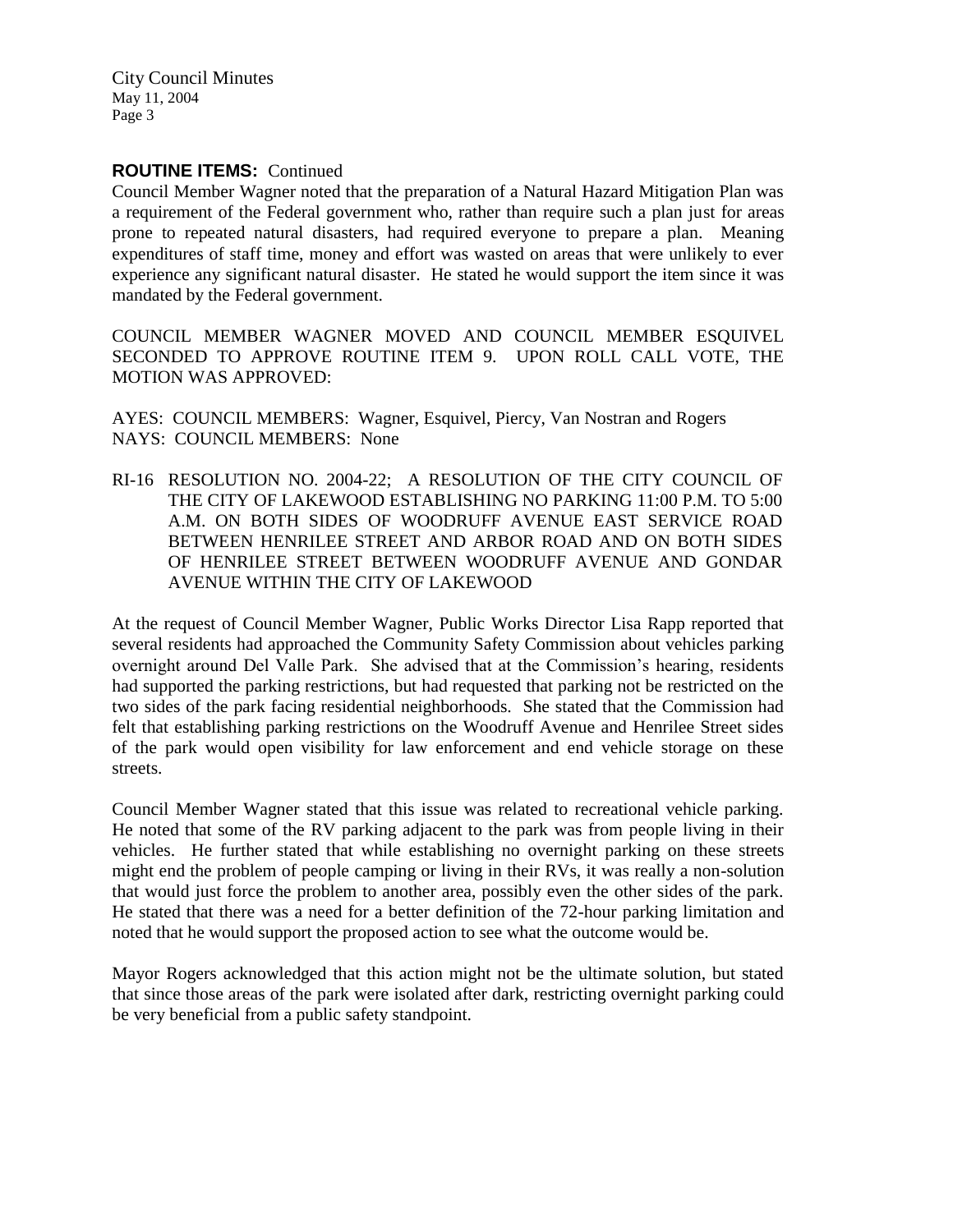### **ROUTINE ITEMS:** Continued

COUNCIL MEMBER WAGNER MOVED AND VICE MAYOR PIERCY SECONDED TO APPROVED ROUTINE ITEM 16. UPON ROLL CALL VOTE, THE MOTION WAS APPROVED:

AYES: COUNCIL MEMBERS: Wagner, Esquivel, Piercy, Van Nostran and Rogers NAYS: COUNCIL MEMBERS: None

**1.1 • VACATION OF THE ALLEY WEST OF BLOOMFIELD AVENUE AND THE ALLEY NORTH OF CENTRALIA STREET (NORTHWEST CORNER OF BLOOMFIELD AVENUE AND CENTRALIA STREET)** [*Continued from April 13, 2004*] Mayor Rogers advised that if there were no objection, this public hearing would be continued until the City Council Meeting scheduled for June 8, 2004.

. . .

. . .

THERE BEING NO OBJECTION, IT WAS SO ORDERED.

### **1.2 • PERMIT APPLICATIONS FOR SALE OF FIREWORKS**

The Director of Finance, Larry Schroeder, presented an oral report based on the memorandum contained in the agenda and stated organizations had submitted applications for permits for temporary fireworks stands, with thirty organizations having been determined to be responsible, organized, and existing as nonprofit associations or tax exempt associations as recognized by the State of California or the Internal Revenue Code, primarily for patriotic, veteran, civic betterment, religious, welfare, youth or charitable purposes. He advised that all of the applications had been reviewed by the City Council's Public Safety Committee. It was the recommendation of staff and the Public Safety Committee that the City Council approve the issuance of permits for temporary fireworks stands to the thirty qualified organizations.

Mayor Rogers opened the public hearing at 7:47 p.m. and called for anyone in the audience wishing to address the City Council on this matter. There was no response.

COUNCIL MEMBER VAN NOSTRAN MOVED AND VICE MAYOR PIERCY SECONDED TO APPROVE THE RECOMMENDATION.

COUNCIL MEMBER WAGNER MOVED TO DIVIDE THE QUESTION AND CONSIDER APPROVAL OF THE ORGANIZATIONS LISTED AS NUMBERS 14 AND 15 SEPARATELY.

City Attorney John S. Todd stated a motion to amend was in order.

COUNCIL MEMBER WAGNER MOVED TO AMEND THE MOTION TO EXCLUDE ITEMS 14 AND 15. MAYOR ROGERS SECONDED FOR PURPOSES OF DISCUSSION.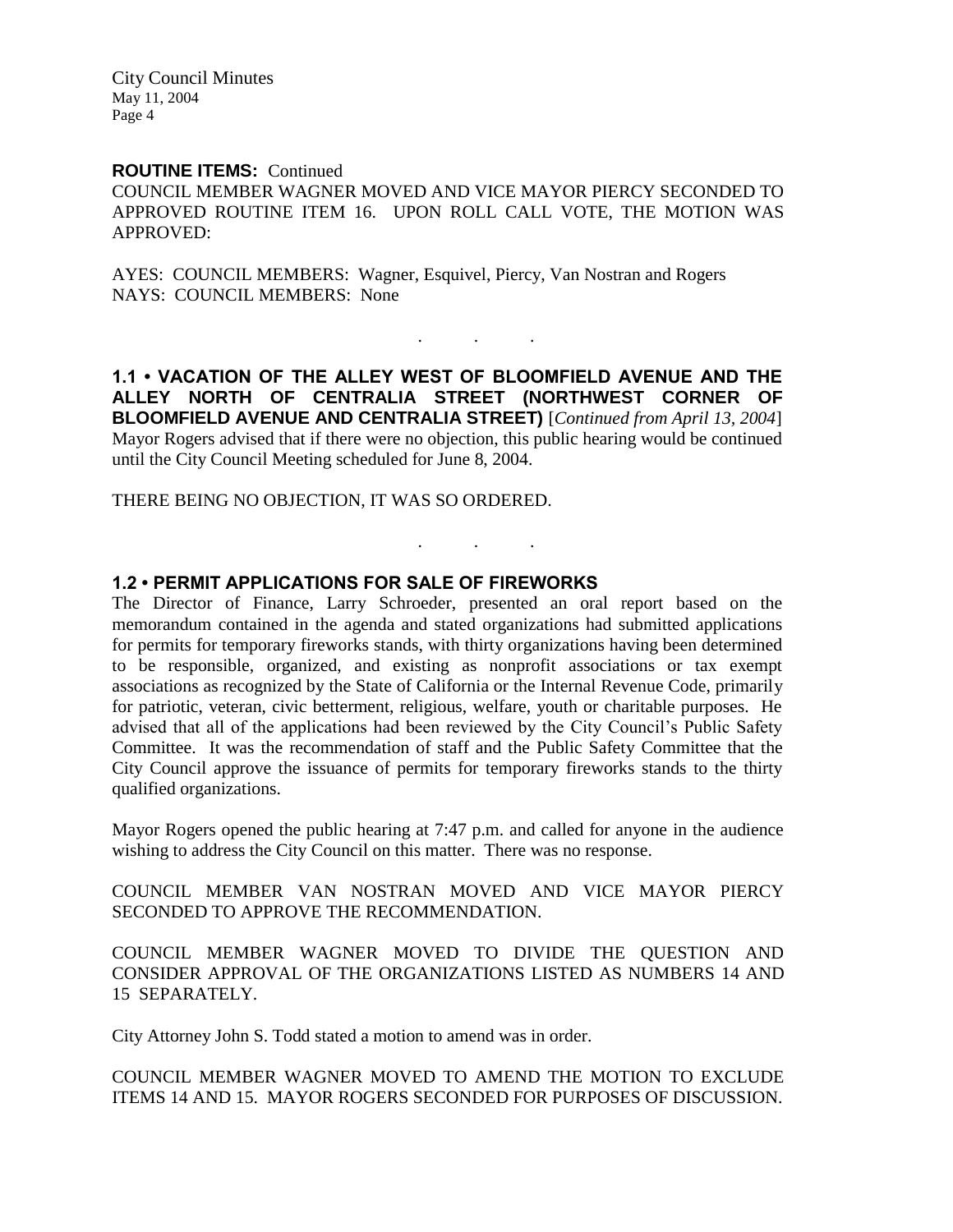## **1.2 • PERMIT APPLICATIONS FOR SALE OF FIREWORKS** - Continued

Council Member Wagner stated that Lakewood Pacific Junior Football and Lakewood Pop Warner Football were organizations that had operated a single stand in the past and had requested to have separate booths this year. He noted that when the City Council had changed the conditions for approval of permits for temporary fireworks stands, one of the changed conditions was to limit the total number of permits to 25, while grandfathering in existing organizations. He stated that since he was aware of other organizations in the community that would like to have the opportunity to have a booth, he felt it was unfair to allow these two groups to split and have separate booths and that the organization with the Tax ID number on last year's permit should be the only one granted a permit. He further stated that granting a permit to both organizations was a breach of faith with the purpose of the ordinance.

The City Attorney advised that since the fireworks ordinance gave the City Council the discretion to grant permits as it deemed appropriate, the Council was not limited by the ordinance in the granting of this request.

Council Member Esquivel stated he felt both organizations should be granted permits and called for the question.

Council Member Van Nostran stated that the situation would be different if one of the organizations had never had a permit before. He noted that although the organizations had spilt from each other, each had maintained its membership and home playing fields. He also noted that since there had been thirty permits issued last year, this was not an increase to the overall number of stands in the City. He advised that the City Council not lose sight of the purpose of granting the permits, which was to provide an opportunity for organizations, such as these youth organizations, to raise funds for their programs.

Vice Mayor Piercy stated that the Public Safety Committee had received input and advice from the City Attorney and the staff and, since it did not increase the total number of permits for the year, had made a calculated decision to recommend approval of permits for both organizations.

#### UPON ROLL CALL VOTE, THE MOTION TO AMEND FAILED:

AYES: COUNCIL MEMBERS: Wagner NAYS: COUNCIL MEMBERS: Esquivel, Piercy, Van Nostran and Rogers

Council Member Wagner warned that the City Council could be setting a precedent by this action which could encourage other organizations with shared locations to request a separate booth.

Vice Mayor Piercy called for the question.

UPON ROLL CALL VOTE, THE ORIGINAL MOTION WAS APPROVED:

AYES: COUNCIL MEMBERS: Esquivel, Piercy, Van Nostran and Rogers NAYS: COUNCIL MEMBERS: Wagner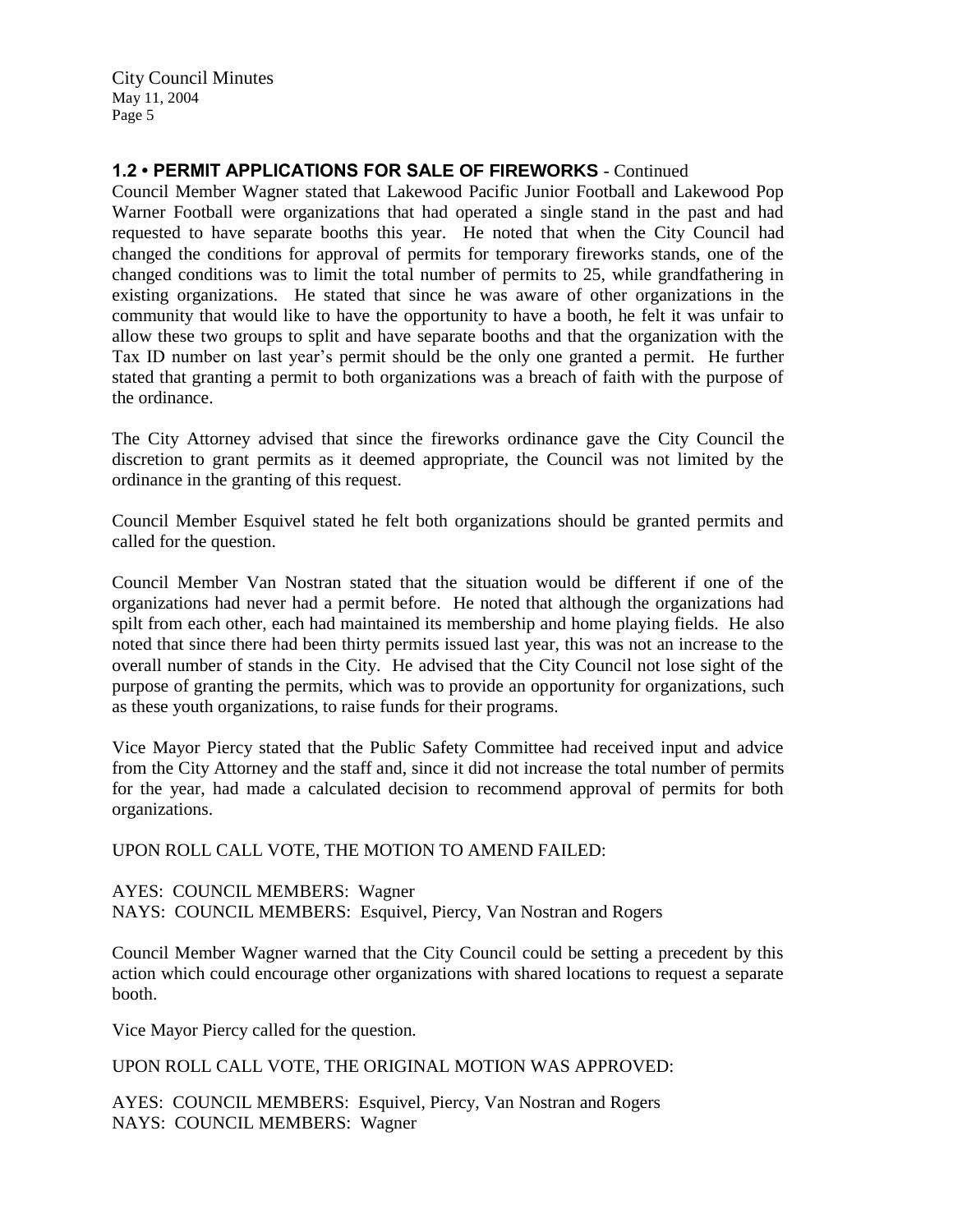## **1.3 • COMMUNITY DEVELOPMENT BLOCK GRANT APPLICATION SUBMITTAL FOR FISCAL YEAR 2004-2005**

The Director of Community Development, Chuck Ebner, presented an oral report based on the memorandum contained in the agenda and stated the Community Development Block Grant (CDBG) Program required the preparation of an annual Action Plan which described the use of available public and private resources to address community development priority needs. He briefly reviewed the City's short-term goals and proposed projects under the Action Plan and noted that each activity was in compliance with Federal regulations. It was the recommendation of staff that the City Council conduct a public hearing to receive comments on the proposed Action Plan and approve the FY 2004 Action Plan, and authorize the City Manager to submit the CDBG funding application along with the required CDBG certifications to the U.S. Department of Housing and Urban Development.

Mayor Rogers opened the public hearing at 8:15 p.m. and called for anyone in the audience wishing to address the City Council on this matter. There was no response.

VICE MAYOR PIERCY MOVED AND MAYOR ROGERS SECONDED TO CLOSE THE PUBLIC HEARING AND APPROVE STAFF'S RECOMMENDATION. UPON ROLL CALL VOTE, THE MOTION WAS APPROVED:

. As we have a set of  $\mathcal{A}$  , and  $\mathcal{A}$ 

AYES: COUNCIL MEMBERS: Wagner, Esquivel, Piercy, Van Nostran and Rogers NAYS: COUNCIL MEMBERS: None

**2.1 • ORDINANCE NO. 2004-1; DENSITY BONUSES IN THE MFR ZONE** Mayor Rogers requested the ordinance be read by title.

ORDINANCE NO. 2004-1; AN ORDINANCE OF THE CITY COUNCIL OF THE CITY OF LAKEWOOD AMENDING THE LAKEWOOD MUNICIPAL CODE AND THE ZONING ORDINANCE PERTAINING TO DENSITY BONUSES, LAKEWOOD, CALIFORNIA was read by title by the City Clerk.

COUNCIL MEMBER VAN NOSTRAN MOVED AND VICE MAYOR PIERCY SECONDED TO WAIVE FURTHER READING AND ADOPT ORDINANCE NO. 2004-1. UPON ROLL CALL VOTE, THE MOTION WAS APPROVED:

AYES: COUNCIL MEMBERS: Wagner, Esquivel, Piercy, Van Nostran and Rogers NAYS: COUNCIL MEMBERS: None

. . .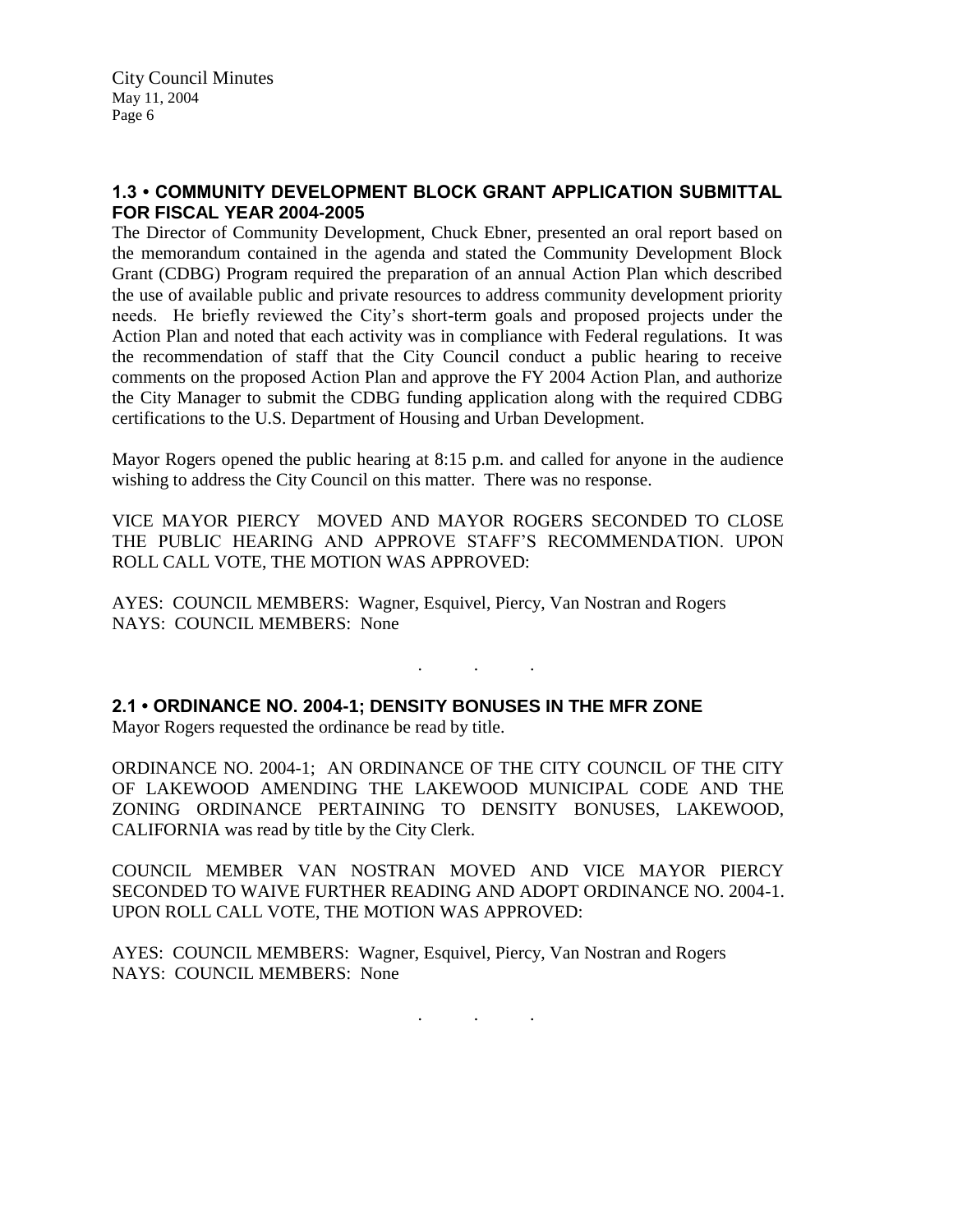### **2.2 • ORDINANCE NO. 2004-2; EMERGENCY SHELTERS**

Mayor Rogers requested the ordinance be read by title.

ORDINANCE NO. 2004-2; AN ORDINANCE OF THE CITY COUNCIL OF THE CITY OF LAKEWOOD AMENDING THE LAKEWOOD MUNICIPAL CODE AND THE ZONING ORDINANCE PERTAINING TO EMERGENCY SHELTERS, LAKEWOOD, CALIFORNIA was read by title by the City Clerk.

COUNCIL MEMBER VAN NOSTRAN MOVED AND VICE MAYOR PIERCY SECONDED TO WAIVE READING AND ADOPT ORDINANCE NO. 2004-2. UPON ROLL CALL VOTE, THE MOTION WAS APPROVED:

AYES: COUNCIL MEMBERS: Wagner, Esquivel, Piercy, Van Nostran and Rogers NAYS: COUNCIL MEMBERS: None

## **2.3 • ORDINANCE NO. 2004-4; PERMITTED HEIGHTS OF WALLS, FENCES OR HEDGES IN THE REQUIRED SIDE AND REAR YARDS**

. . .

Mayor Rogers announced that there were persons in the audience requesting to speak on this item.

Jim Reza expressed concern about the impact the proposed ordinance would have on air flow and requested the City Council postpone adoption.

Council Member Wagner determined from the City Attorney that although a neighbor could not make any changes to a common wall on a property line, anyone could build a fence on their own property without the consent of their neighbor.

The City Attorney also pointed out that a public hearing had been held on this ordinance before both the Planning and Environment Commission and the City Council.

Responding to a question from Council Member Van Nostran, Mr. Ebner stated that the public hearings had each been posted in three locations in accordance with the Lakewood Municipal Code and had been published in the *Long Beach Press Telegram*.

At the request of Council Member Wagner, Mr. Ebner explained the development of the ordinance by stating that the Planning and Environment Commission regularly received between six and ten requests each year for a conditional use permit for fences in excess of six feet in height and that in nearly all cases there was no opposition. The Commission had felt it was appropriate to amend the Municipal Code to remove the requirement for a conditional use permit. He noted that all fences over six feet in height would still require a building permit. He stated that at the Commission level, the change in fence height had not been considered significant enough to have an impact on air flow.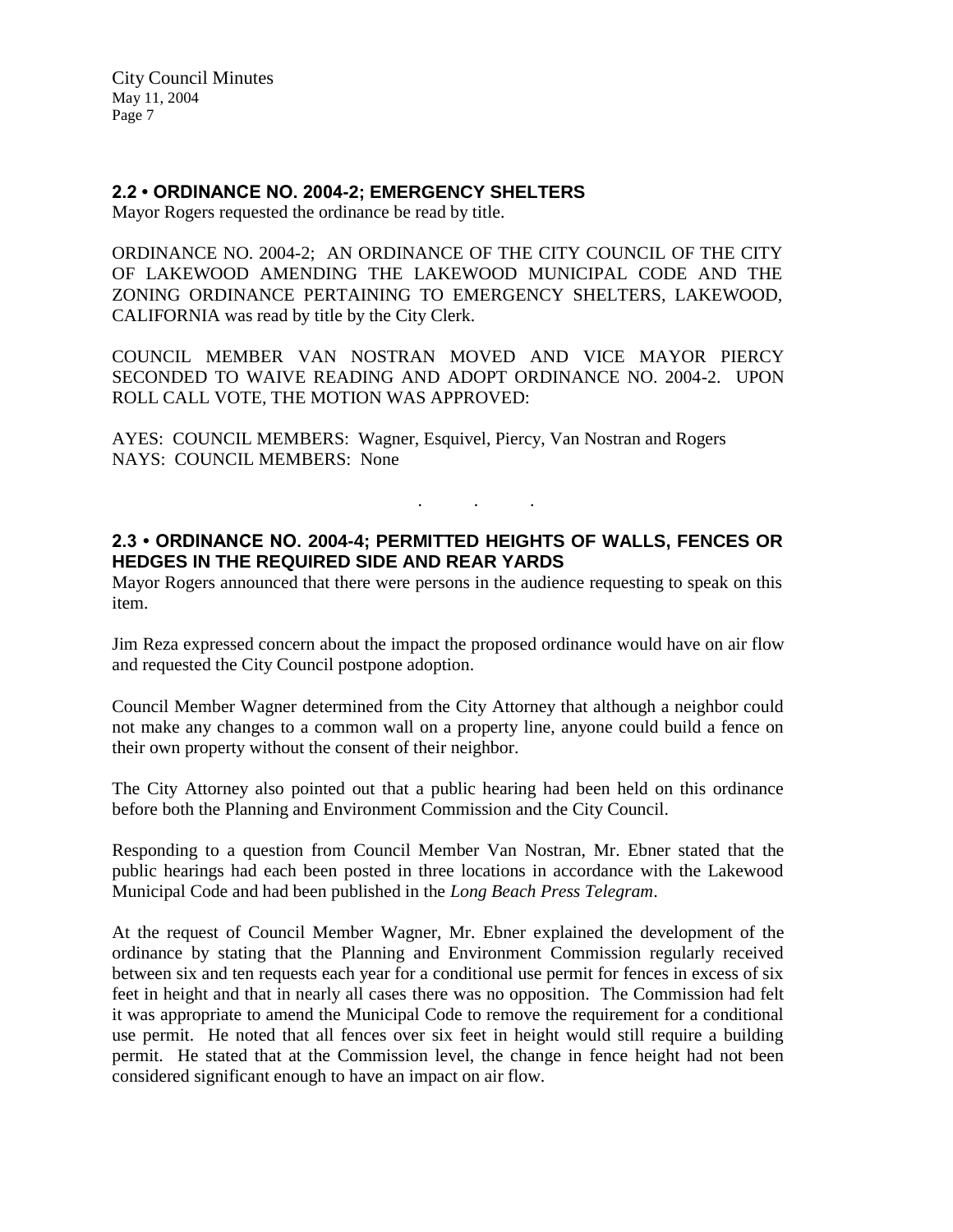### **2.3 • ORDINANCE NO. 2004-4; PERMITTED HEIGHTS OF WALLS, FENCES OR HEDGES IN THE REQUIRED SIDE AND REAR YARDS** - Continued

The City Attorney stated that in light of the routinely unopposed approvals of applications for fences over six feet in height, it did not make sense to continue to require a conditional use permit.

Twila Wyrick displayed photographs and stated that the footprint of houses in her area was such that neighbors' fences did impact air flow.

Council Member Van Nostran stated that perhaps the Planning and Environment Commission should take another look at the ordinance in light of the air flow concerns brought up by residents and allow those residents the opportunity to be heard by the Commission.

ORDINANCE NO. 2004-4; AN ORDINANCE OF THE CITY COUNCIL OF THE CITY OF LAKEWOOD AMENDING THE LAKEWOOD MUNICIPAL CODE AND THE ZONING ORDINANCE PERTAINING TO WALLS, FENCES, OR HEDGES AND THE LOCATION OF SAID WALLS, FENCES OR HEDGES

COUNCIL MEMBER VAN NOSTRAN MOVED AND COUNCIL MEMBER WAGNER SECONDED TO REFER ORDINANCE NO. 2004-4 BACK TO THE PLANNING AND ENVIRONMENT COMMISSION FOR FURTHER HEARINGS. UPON ROLL CALL VOTE, THE MOTION WAS APPROVED:

AYES: COUNCIL MEMBERS: Wagner, Esquivel, Piercy, Van Nostran and Rogers NAYS: COUNCIL MEMBERS: None

### **2.4 • ORDINANCE NO. 2004-5; DEVELOPMENT STANDARDS FOR CANOPY STRUCTURES IN ALL RESIDENTIAL ZONES**

. . .

ORDINANCE NO. 2004-5; AN ORDINANCE OF THE CITY COUNCIL OF THE CITY OF LAKEWOOD AMENDING THE LAKEWOOD MUNICIPAL CODE AND THE ZONING ORDINANCE PERTAINING TO DEVELOPMENT STANDARDS FOR CANOPY STRUCTURES IN ANY RESIDENTIAL ZONE was read by title by the City Clerk.

COUNCIL MEMBER WAGNER MOVED AND COUNCIL MEMBER ESQUIVEL SECONDED TO WAVE FURTHER READING OF ORDINANCE NO. 2004-5. UPON ROLL CALL VOTE, THE MOTION WAS APPROVED:

AYES: COUNCIL MEMBERS: Wagner, Esquivel, Piercy, Van Nostran and Rogers NAYS: COUNCIL MEMBERS: None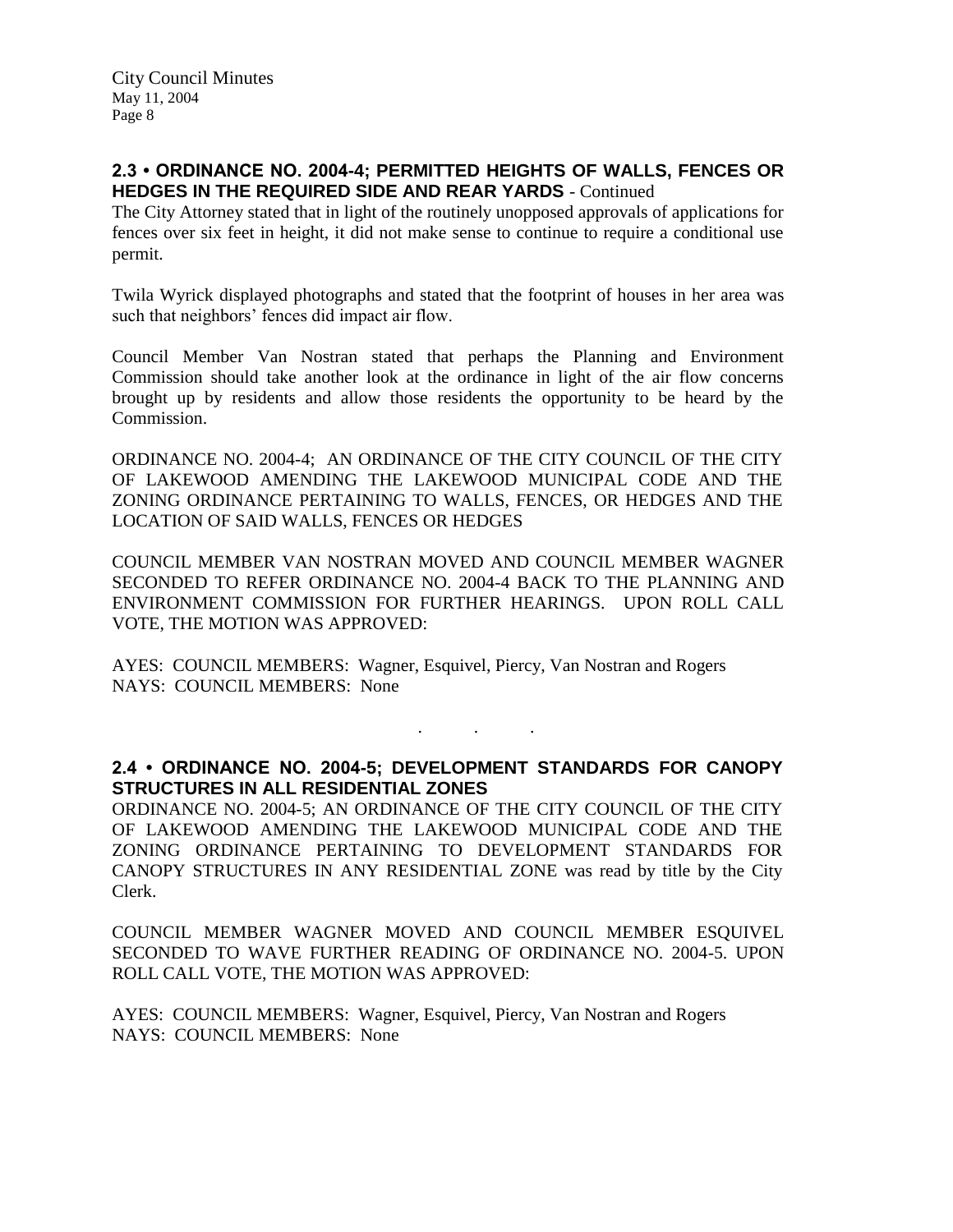### **2.4 • ORDINANCE NO. 2004-5; DEVELOPMENT STANDARDS FOR CANOPY STRUCTURES IN ALL RESIDENTIAL ZONES** - Continued

COUNCIL MEMBER WAGNER MOVED AND COUNCIL MEMBER ESQUIVEL SECONDED TO ADOPT ORDINANCE NO. 2004-5. UPON ROLL CALL VOTE, THE MOTION WAS APPROVED:

AYES: COUNCIL MEMBERS: Wagner, Esquivel, Piercy, Van Nostran and Rogers NAYS: COUNCIL MEMBERS: None

# **3.1 • REVIEW OF LEAGUE OF CALIFORNIA CITIES GENERAL ASSEMBLY RESOLUTION**

. . .

Assistant City Manager Michael Stover made an oral presentation based on the memorandum contained in the agenda packet and stated the Governor's revised budget was due to be released on Thursday. He reported that the Governor, in unprecedented action, had been meeting with each group facing significant cuts in order to come to an agreement before presentation of the revised budget. The League of California Cities Board of Directors had convened a special meeting of the General Assembly to brief the membership and to vote on support of the Governor's proposal. The proposal, which would mean over \$700,000 in lost general fund money and over \$400,000 in redevelopment funds, would be limited to two years, an improvement over an earlier proposal which would have been ongoing.

Council Member Wagner pointed out an ironic twist to the budget proposal. He stated that during the State's last budget crisis, the State had shifted property tax funds away from the cities and counties to establish the ERAF fund. Under the new proposal, the cities would lose sales and property taxes that would be backfilled by the State, and one of the sources of funding for the backfill would be the State's ERAF fund – essentially giving back some of the money they took last time. He concluded by stating that it remained to be seen if the State Legislature could be trusted to implement the Governor's proposal and for that reason, it was critically important that the LOCAL ballot initiative for November remain an option.

Mayor Rogers stated that the Intergovernmental Relations Committee had looked at the proposal, and while not the best the cities may have hoped for, it seemed to be a risk worth taking if it would help to resolve the budget crisis.

COUNCIL MEMBER VAN NOSTRAN MOVED AND VICE MAYOR PIERCY SECONDED TO GO ON RECORD AS APPROVING THE PROPOSAL AS PRESENTED BY GOVERNOR SCHWARZENEGGER AND INSTRUCTING THE CITY'S VOTING DELEGATE TO CAST THE CITY'S LEAGUE VOTE ACCORDINGLY. UPON ROLL CALL VOTE, THE MOTION WAS APPROVED:

. . .

AYES: COUNCIL MEMBERS: Wagner, Esquivel, Piercy, Van Nostran and Rogers NAYS: COUNCIL MEMBERS: None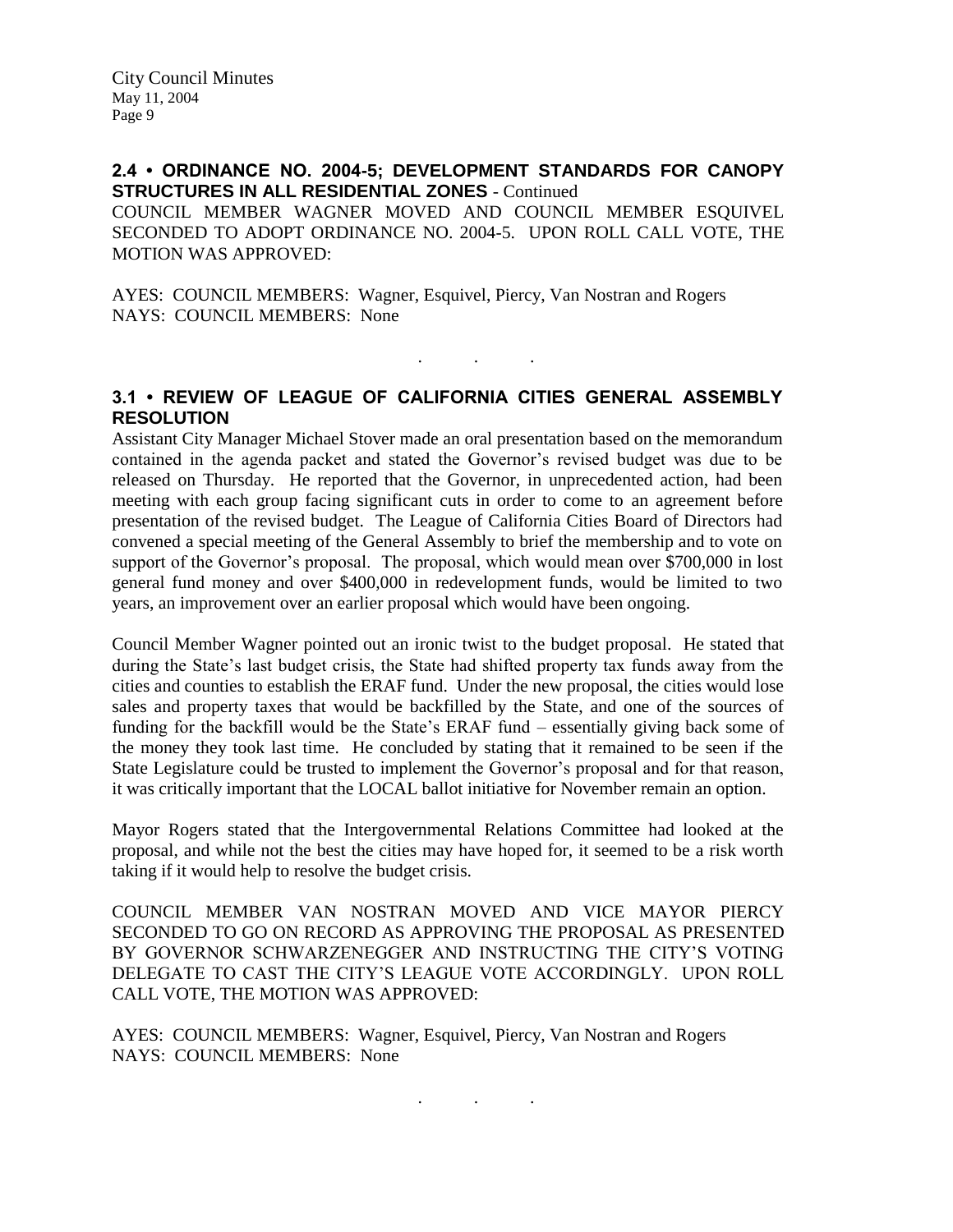## **3.2 • CONSIDERATION OF JOINING CERRITOS LITIGATION FOR ECONOMIC RECOVERY BONDS REPAYMENT**

The Assistant City Manager presented an oral report based on the memorandum contained in the agenda packet and reported a request had been received from the City of Cerritos for Lakewood to join in a lawsuit that had been brought against the State challenging their plan to take one-quarter cent of cities sales tax revenue to secure State bond payments, a scheme known as the "triple flip." The Intergovernmental Relations Committee had reviewed the request and recommended joining the lawsuit, noting that if the State Legislature had a reputation for trustworthiness, the suit would not be necessary. It was the recommendation of the Committee that the City Council authorize the City Attorney to execute the Cerritos form adding Lakewood as a plaintiff, but without any litigation expense exposure.

COUNCIL MEMBER ESQUIVEL MOVED AND VICE MAYOR PIERCY SECONDED TO APPROVE THE COMMITTEE'S RECOMMENDATION.

Responding to a question from Council Member Wagner, Mr. Stover stated that although the lawsuit had been filed on the behalf of charter cities, there was hope for general law cities that without the largest cities in the State, charter cities like Los Angeles and San Francisco, the whole tax shift plan would become impractical and would be dropped.

UPON ROLL CALL VOTE, THE MOTION WAS APPROVED:

AYES: COUNCIL MEMBERS: Wagner, Esquivel, Piercy, Van Nostran and Rogers NAYS: COUNCIL MEMBERS: None

# **3.3 • REVIEW OF SUMMER AQUATICS PROGRAM**

The Director of Recreation and Community Services, Joan Biegel, presented an oral report based on the memorandum in the agenda packet and stated a new swim program had been introduced last year, called "Splashin' Summer Fun" to increase family programs for Lakewood residents and due to the success of that program staff was proposing additional modifications to the swim programs, including a discounted rate for Lakewood residents through the use of a resident swim card. It was the recommendation of staff that the City Council approve the program schedule modifications, the implementation of the recreation swim card system for Lakewood residents, and the proposed resident and non-resident fee schedule.

. . .

Responding to a question from Vice Mayor Piercy, Ms. Biegel stated that the summer catalog was ready for printing and that sign-ups for summer swim programs would begin after the catalog was mailed.

Mayor Rogers confirmed from the Director that the catalog would reflect the new fee schedule.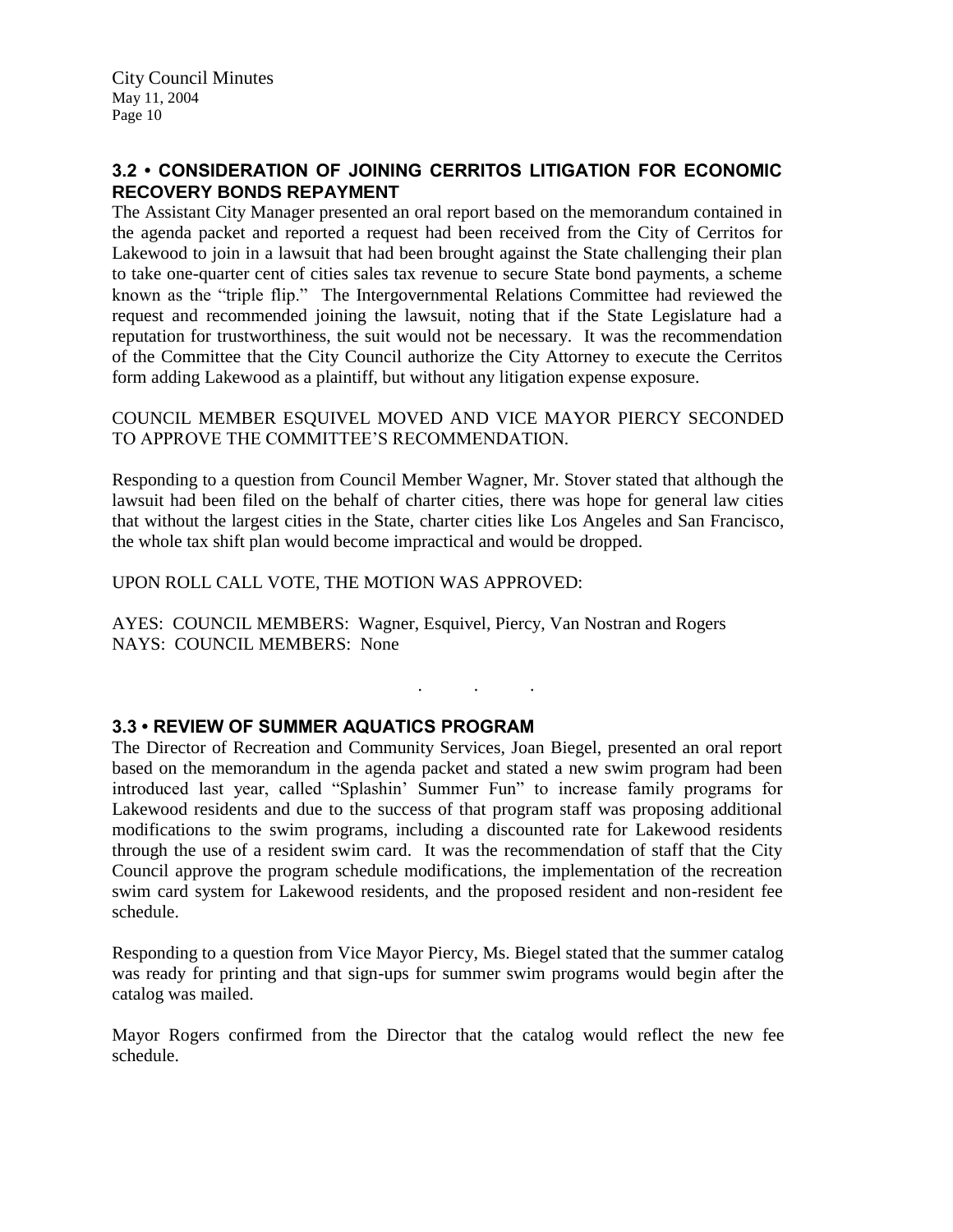### **3.3 • REVIEW OF SUMMER AQUATICS PROGRAM** - Continued

VICE MAYOR PIERCY MOVED AND COUNCIL MEMBER WAGNER SECONDED TO APPROVE STAFF'S RECOMMENDATIONS. UPON ROLL CALL VOTE, THE MOTION WAS APPROVED:

AYES: COUNCIL MEMBERS: Wagner, Esquivel, Piercy, Van Nostran and Rogers NAYS: COUNCIL MEMBERS: None

## **3.4 • OPPOSITION TO CLOSURE OR RELOCATION OF LOS ANGELES AIR FORCE BASE**

. As we have the set of  $\mathcal{A}$  , and  $\mathcal{A}$ 

The Assistant City Manager presented an oral report based on the memorandum contained in the agenda and stated that during the upcoming 2005 Base Realignment and Closure process, consideration would be given to closure or relocation of the Los Angeles Air Force Base. He noted that work generated by the base provided employment for more than 67,000 people in the County and that California, who had fared poorly in past base closure processes, could ill afford the economic impacts of losing this base. He advised that the County of Los Angeles Board of Supervisors was seeking support for retention of the base as there were already other states offering incentives to the Department of Defense for relocating the base. It was the recommendation of the Intergovernmental Relations Committee that the City Council adopt a resolution opposing the closure or relocation of the Los Angeles Air Force Base.

RESOLUTION NO. 2004-23; A RESOLUTION OF THE CITY COUNCIL OF THE CITY OF LAKEWOOD TO OPPOSE THE CLOSURE OR RELOCATION OF THE LOS ANGELES AIR FORCE BASE (LAAFB) IN THE UPCOMING 2005 BASE REALIGNMENT AND CLOSURE PROCESS

COUNCIL MEMBER VAN NOSTRAN MOVED AND VICE MAYOR PIERCY SECONDED TO ADOPT RESOLUTION NO. 2004-23. UPON ROLL CALL VOTE, THE MOTION WAS APPROVED:

AYES: COUNCIL MEMBERS: Wagner, Esquivel, Piercy, Van Nostran and Rogers NAYS: COUNCIL MEMBERS: None

At 9:01 p.m., the Regular Meeting of the City Council was recessed for the Meeting of the Lakewood Redevelopment Agency. At 9:03 p.m., the City Council Meeting was reconvened.

. . .

. . .

### **ORAL COMMUNICATIONS:**

Joseph and Patricia Aarsvold addressed the City Council regarding a common fence between their property and the Water Resources Department tank yard.

Kurt Nielsen addressed the City Council regarding difficulties dealing with the administration at Palms Elementary School about trash.

. . .